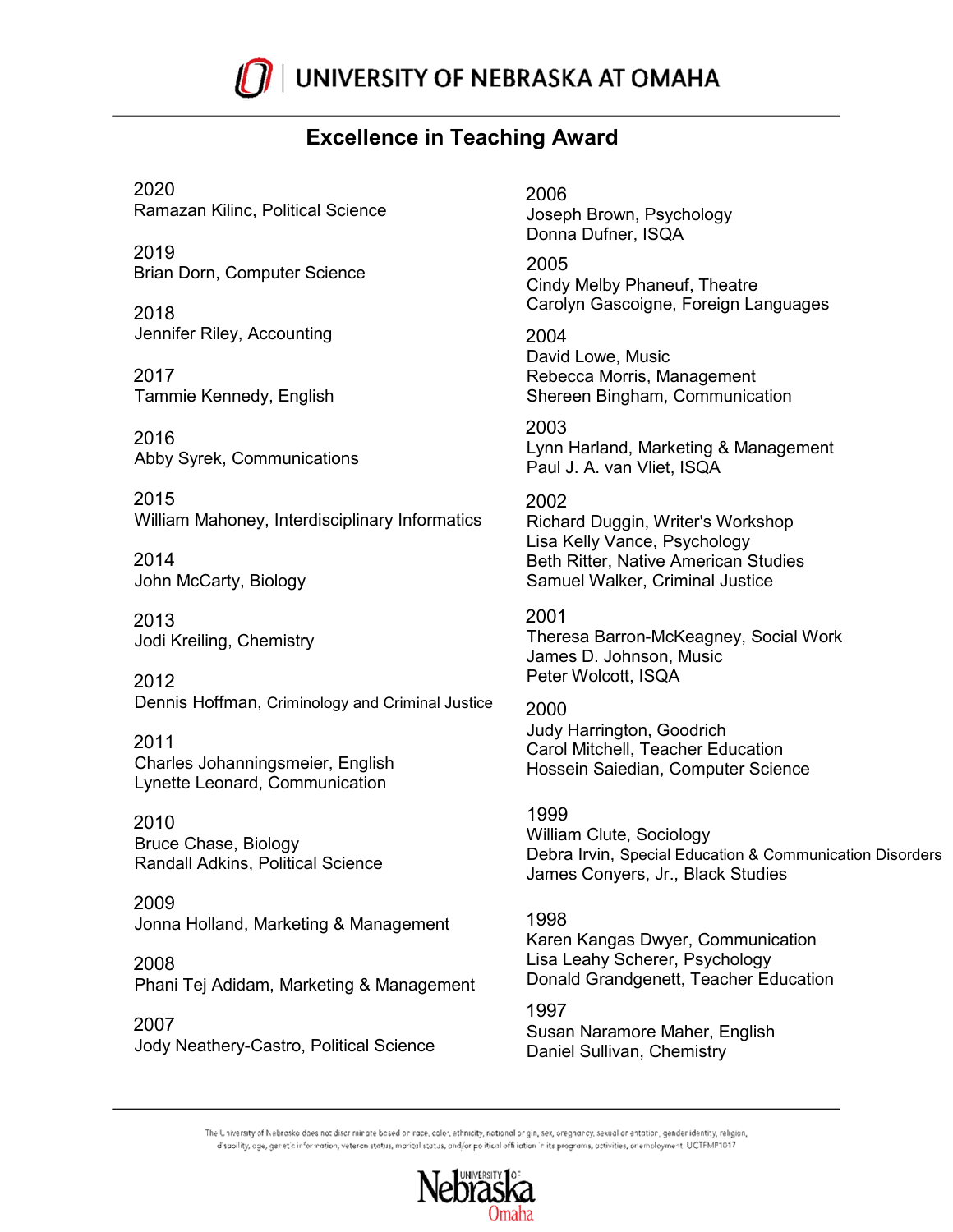

### 1996

Imafedia Okhamafe, Goodrich Program Patrice Proulx, Foreign Languages Philip Secret, Criminal Justice

### 1995

Richard Freund, Philosophy & Religion Joanne Sowell, Art & Art History

### 1994

Kathleen Danielson, Teacher Education Pamela J. Smith, Goodrich Program

#### 1993

David Corbin, HPER/Gerontology George Pfeffer, Chemistry

# 1992

Robert Hautala, HPER Marian Nelson, History Leah Pietron, Decision Science

# 1991

Jerry B. Cederblom, Goodrich Program Ross A. Pilkington, Counseling Judith Watanabe, Accounting

### 1990

Leo Missinne, Gerontology Michael Tate, History Gwen Weber, Social Work

# 1989

Lorie Fridell, Criminal Justice Kent Kirwan, Political Science Cassia Spohn, Criminal Justice

#### 1988

W. Kenton Bales, Music Warren Francke, Communication Diane Gillespie, Goodrich Program

#### 1987

Daniel Blanke, HPER Peter Hill, Art Peter Suzuki, Public Administration

# 1986

Barbara Manning, Psychology Josie Metal-Corbin, HPER David Paulsen, Public Administration

#### 1985

Robert Carlson, Communication John Kasher, Physics Arlene Michael, Counseling & Special Ed

### 1984

Maurice W. Conner, Foreign Languages Patricia Kolasa, Teacher Education Donald E. Shult, Physics

### 1983

Joong-Gun Chung, Political Science; Robert L. Mathis, Management & Organizational Behavior Shirley Waskel, Gerontology

# 1982

Paul Ackerson, Teacher Education Wayne Higley, Accounting Anthony Jung, Foreign Languages Kermit Peters, Music William Wakefield, Criminal Justice

# 1981

John Anstey, Management & Organizational Behavior William deGraw, Biology Dennis L. Dosset, Psychology James Fawcett, Biology Frank S. Forbes, Law & Society Elvira Garcia, Foreign Languages Julian J. Lafontant, Black Studies Robert Ottemann, Management & Organizational Behavior Susan Rosowski, English James R. Saker, Music

1980 Paul A. Haeder, Math/Computer Science

# 1979 Laurence Hilton, Education

1978 Kris Berg, HPER

1977 Frank S. Forbes, Law & Society

1976 Charles Gildersleeve, Geography-Geology

The University of Nebrasko does not discriminate bosed on race, color, ethnicity, notional origin, sex, oregnancy, sexual or entation, gender identity, religion, d'sability, age, genetic information, veteran status, marital status, and/or political offiliation in its programs, activities, or emoloyment UCTFMP1017